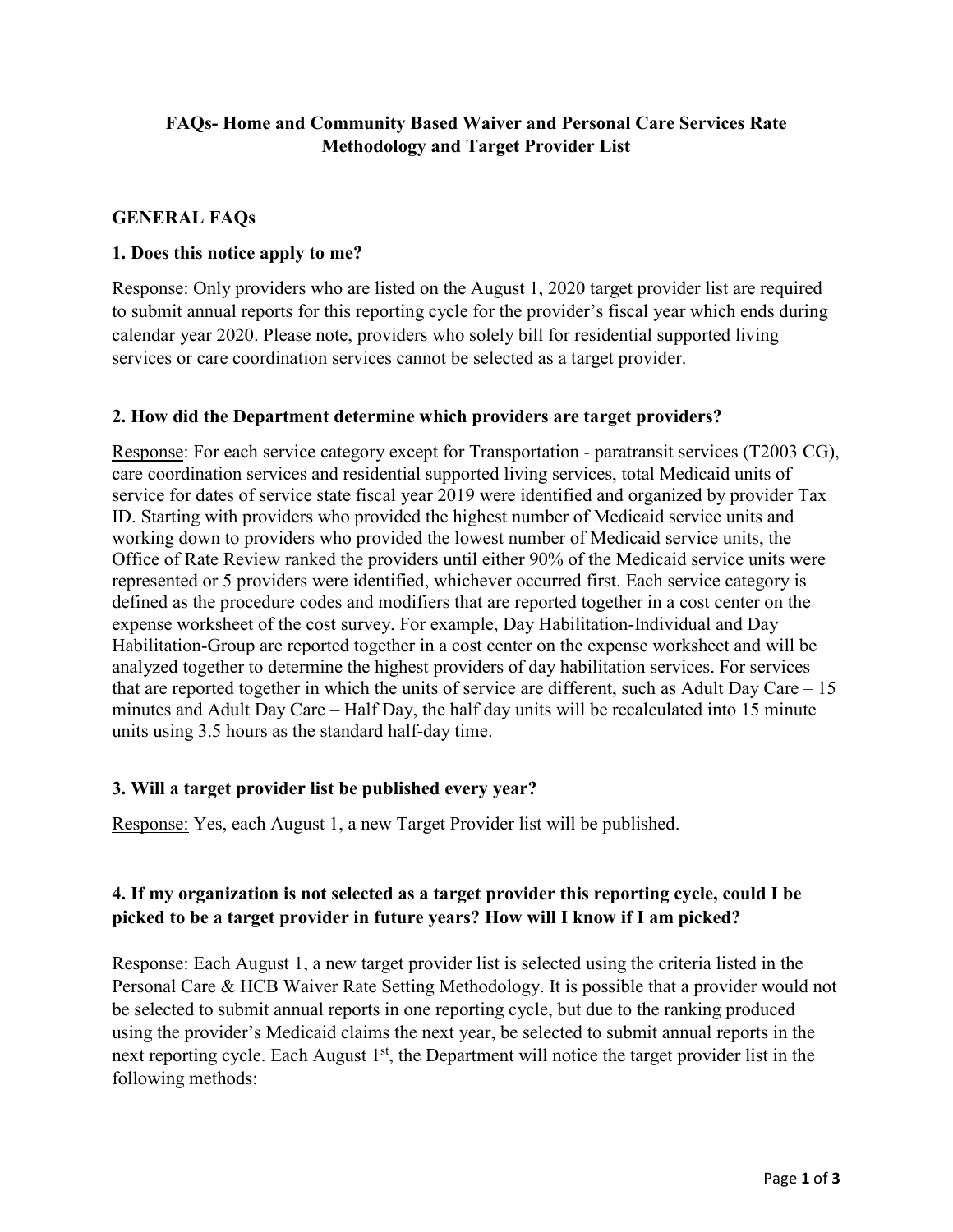1. Publicly notice on the Alaska Online Public Notice System

2. Post the list on the Department's website currently located at: <http://dhss.alaska.gov/dsds/Pages/info/costsurvey.aspx>

3. Submit an SDS e-Alert

#### **5. What is a full annual report and how is a reduced annual report different?**

Response: A full annual report, as specified in 7 AAC 145.531(c), consists of:

1. A completed cost survey, including a signed cover sheet

2. Audited financial statements (AFS)

3. Post audit working trial balance that ties to the AFS

4. A reconciliation of the post-audit working trial balance to the expense worksheet of the cost survey

This information will be utilized by the Office of Rate Review in accordance with the Personal Care & HCB Waiver Rate Setting Methodology to help inform future Personal Care and Home and Community Based Waiver rates.

This year the Department has called for a **full annual report** from all target providers.

## **TARGET PROVIDER FAQs**

## **6. When are the annual reports due for the target providers and for which years are they required to report?**

Response: Providers listed on the August 1, 2020 list are required to submit their annual report within 8 months of the provider's fiscal year end. The annual report must cover the fiscal year that ends in calendar year 2020. For example, the following reports would be due to the Department for providers listed on the August 1, 2020 list.

| Report                                        | Due On                   |
|-----------------------------------------------|--------------------------|
| Fiscal Year Ending June 30, 2020 (SFY20)      | <b>February 28, 2021</b> |
| Fiscal Year Ending August 31, 2020 (FY20)     | April 30, 2021           |
| Fiscal Year Ending September 30, 2020 (FFY20) | May 31, 2021             |
| Fiscal Year Ending December 31, 2020 (CY20)   | August 31, 2021          |

## **7. Where do I find the Cost Survey?**

Response: The current cost survey, dated February 7, 2017, can be found at: <http://dhss.alaska.gov/dsds/Pages/info/costsurvey.aspx> under the "Updated Cost Survey (excel version" link.